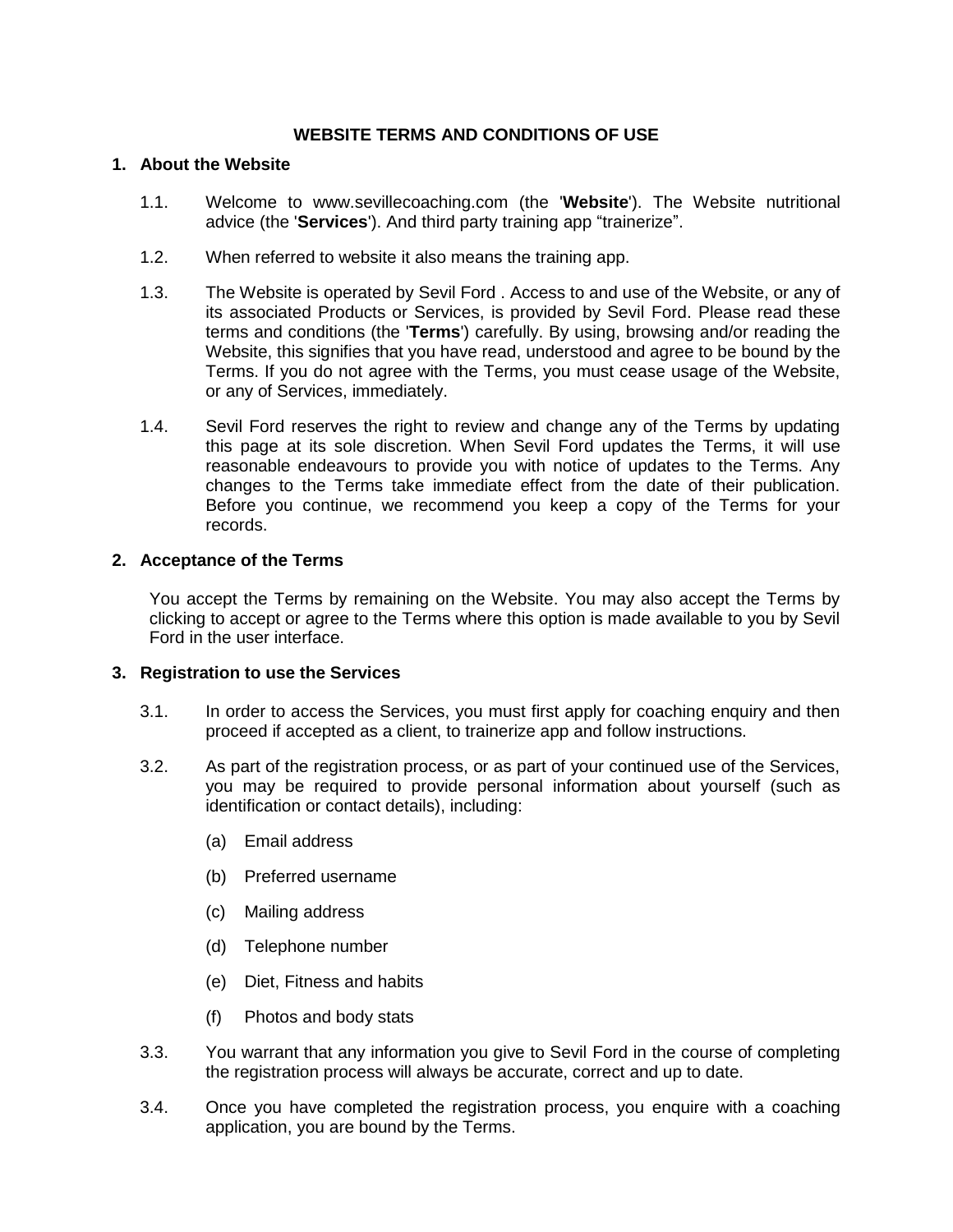- 3.5. You may not use the Services and may not accept the Terms if:
	- (a) you are not of legal age and are without parental consent to form a binding contract with Sevil Ford ; or
	- (b) you are a person barred from receiving the Services under the laws of Australia or other countries including the country in which you are resident or from which you use the Services.

### **4. Your obligations as a Member**

- 4.1. As a Member, you agree to comply with the following:
	- (a) you will use the Services only for purposes that are permitted by:
		- i. the Terms; and
		- ii. any applicable law, regulation or generally accepted practices or guidelines in the relevant jurisdictions;
	- (b) you have the sole responsibility for protecting the confidentiality of your password and/or email address. Use of your password by any other person may result in the immediate cancellation of the Services;
	- (c) any use of your registration information by any other person, or third parties, is strictly prohibited. You agree to immediately notify Sevil Ford of any unauthorised use of your password or email address or any breach of security of which you have become aware;
	- (d) access and use of the Website & Training App Profile is limited, nontransferable and allows for the sole use of them by you for the purposes of Sevil Ford providing the Services;
	- (e) you will not use the Services or the Website or App in connection with any commercial endeavours except those that are specifically endorsed or approved by Sevil Ford;
	- (f) you will not use the Services, Website or App for any illegal and/or unauthorised use which includes collecting email addresses of Members by electronic or other means for the purpose of sending unsolicited email or unauthorised framing of or linking to the Website;
	- (g) you agree that commercial advertisements, affiliate links, and other forms of solicitation may be removed from the Website without notice and may result in termination of the Services. Appropriate legal action will be taken by Sevil Ford for any illegal or unauthorised use of the Website; and
	- (h) you acknowledge and agree that any automated use of the Website & App or its Services is prohibited.

### **5. Payment**

- 5.1. Where the option is given to you, you may make payment for the Services (the ' **Services Fee**') by way of:
	- (a) PayPal ('**PayPal**')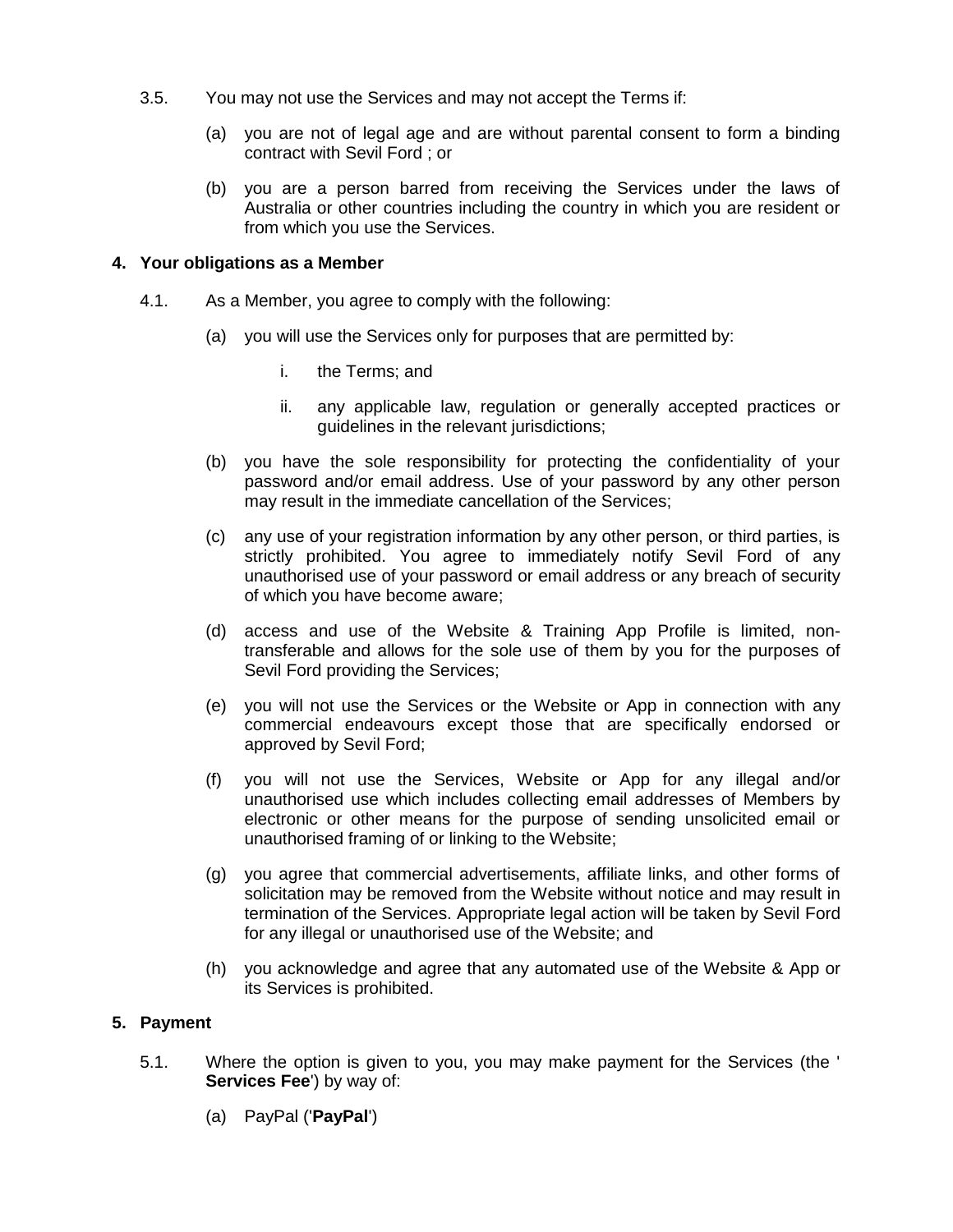- (b) Credit/Debit Cards
- (c) Bank Transfer
- (d) Direct Debit
- 5.2. All payments made in the course of your use of the Services are made using stripe. In using the Website, the Services or when making any payment in relation to your use of the Services, you warrant that you have read, understood and agree to be bound by the stripe & trainerize terms and conditions which are available on their website.
- 5.3. You acknowledge and agree that where a request for the payment of the Services Fee is returned or denied, for whatever reason, by your financial institution or is unpaid by you for any other reason, then you are liable for any costs, including banking fees and charges, associated with the Services Fee and debt collection.
- 5.4. You agree and acknowledge that Sevil Ford can vary the Services Fee at any time .

# **6. Refund Policy**

Sevil Ford will only provide you with up to 50% refund of the 1 weekly Services Fee in the event they are unable to continue to provide the Services or if Sevil Ford makes a decision, at its absolute discretion, that it is reasonable to do so under the circumstances (the '**Refund**').

For details please read Terms and Conditions

# **7. Copyright and Intellectual Property**

- 7.1. The Website, the Services and all of the related products of Sevil Ford are subject to copyright. The material on the Website is protected by copyright under the laws of Australia and through international treaties. Unless otherwise indicated, all rights (including copyright) in the Services and compilation of the Website (including but not limited to text, graphics, logos, button icons, video images, audio clips, Website, code, scripts, design elements and interactive features) or the Services are owned or controlled for these purposes, and are reserved by Sevil Ford or its contributors.
- 7.2. All trademarks, service marks and trade names are owned, registered and/or licensed by Sevil Ford, who grants to you a worldwide, non-exclusive, royalty-free, revocable license whilst you are a Member to:
	- (a) use the Website pursuant to the Terms;
	- (b) copy and store the Website and the material contained in the Website in your device's cache memory; and
	- (c) print pages from the Website for your own personal and non-commercial use.
- 7.3. Sevil Ford does not grant you any other rights whatsoever in relation to the Website, App or the Services. All other rights are expressly reserved by Sevil Ford.
- 7.4. Sevil Ford retains all rights, title and interest in and to the Website and all related Services. Nothing you do on or in relation to the Website will transfer any: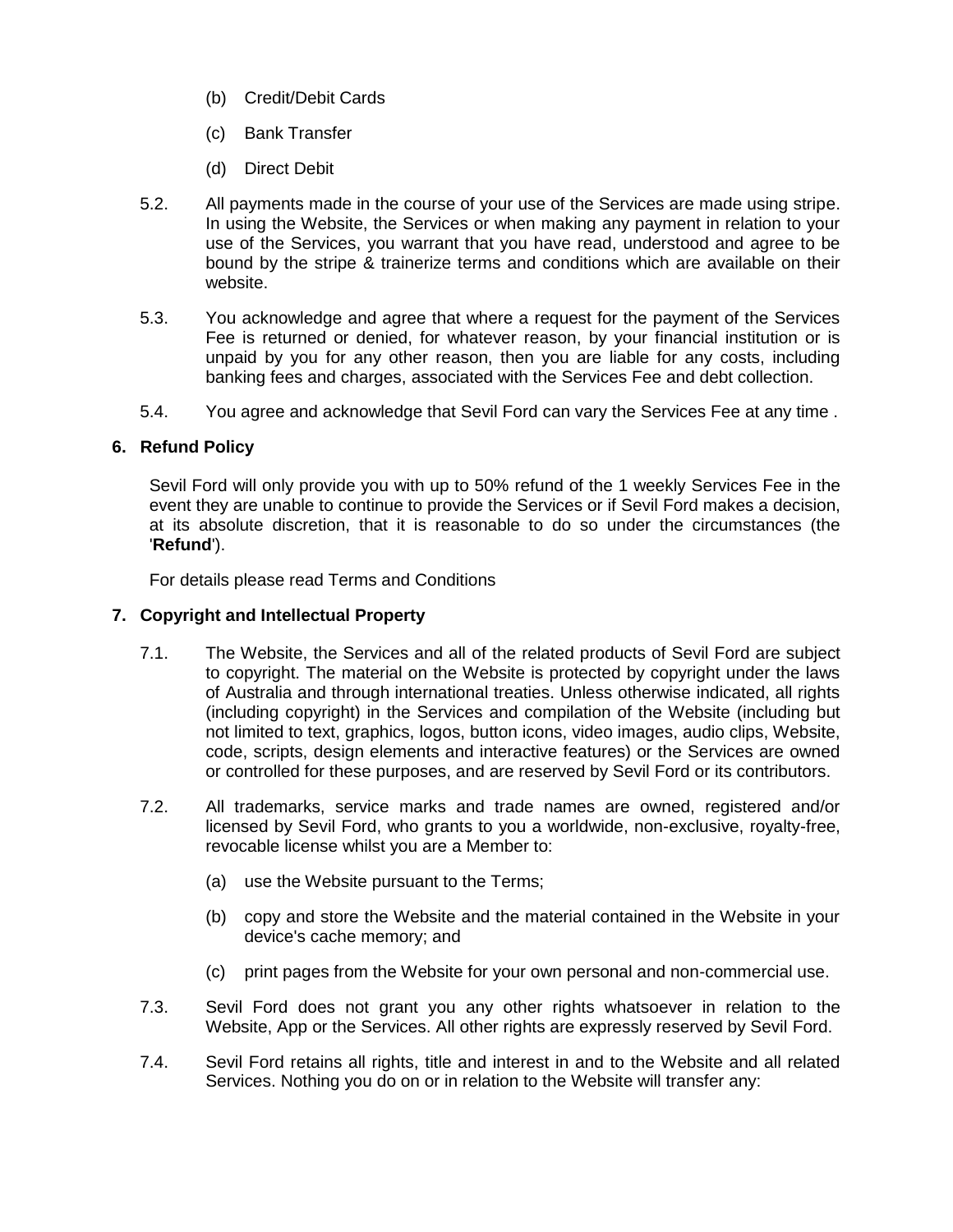- (a) business name, trading name, domain name, trade mark, industrial design, patent, registered design or copyright, or
- (b) a right to use or exploit a business name, trading name, domain name, trade mark or industrial design, or
- (c) a thing, system or process that is the subject of a patent, registered design or copyright (or an adaptation or modification of such a thing, system or process),

to you.

7.5. You may not, without the prior written permission of Sevil Ford and the permission of any other relevant rights owners: broadcast, republish, up-load to a third party, transmit, post, distribute, show or play in public, adapt or change in any way the Services or third party Services for any purpose, unless otherwise provided by these Terms. This prohibition does not extend to materials on the Website, which are freely available for re-use or are in the public domain.

### **8. Privacy**

8.1. Sevil Ford takes your privacy seriously and any information provided through your use of the Website and/or Services are subject to Sevil Ford's Privacy Policy, which is available on the Website.

#### **9. General Disclaimer**

- 9.1. Nothing in the Terms limits or excludes any guarantees, warranties, representations or conditions implied or imposed by law, including the Australian Consumer Law (or any liability under them) which by law may not be limited or excluded.
- 9.2. Subject to this clause, and to the extent permitted by law:
	- (a) all terms, guarantees, warranties, representations or conditions which are not expressly stated in the Terms are excluded; and
	- (b) Sevil Ford will not be liable for any special, indirect or consequential loss or damage (unless such loss or damage is reasonably foreseeable resulting from our failure to meet an applicable Consumer Guarantee), loss of profit or opportunity, or damage to goodwill arising out of or in connection with the Services or these Terms (including as a result of not being able to use the Services or the late supply of the Services), whether at common law, under contract, tort (including negligence), in equity, pursuant to statute or otherwise.
- 9.3. Use of the Website and the Services is at your own risk. Everything on the Website and the Services is provided to you "as is" and "as available" without warranty or condition of any kind. None of the affiliates, directors, officers, employees, agents, contributors and licensors of Sevil Ford make any express or implied representation or warranty about the Services or any products or Services (including the products or Services of Sevil Ford) referred to on the Website. includes (but is not restricted to) loss or damage you might suffer as a result of any of the following:
	- (a) failure of performance, error, omission, interruption, deletion, defect, failure to correct defects, delay in operation or transmission, computer virus or other harmful component, loss of data, communication line failure, unlawful third party conduct, or theft, destruction, alteration or unauthorised access to records;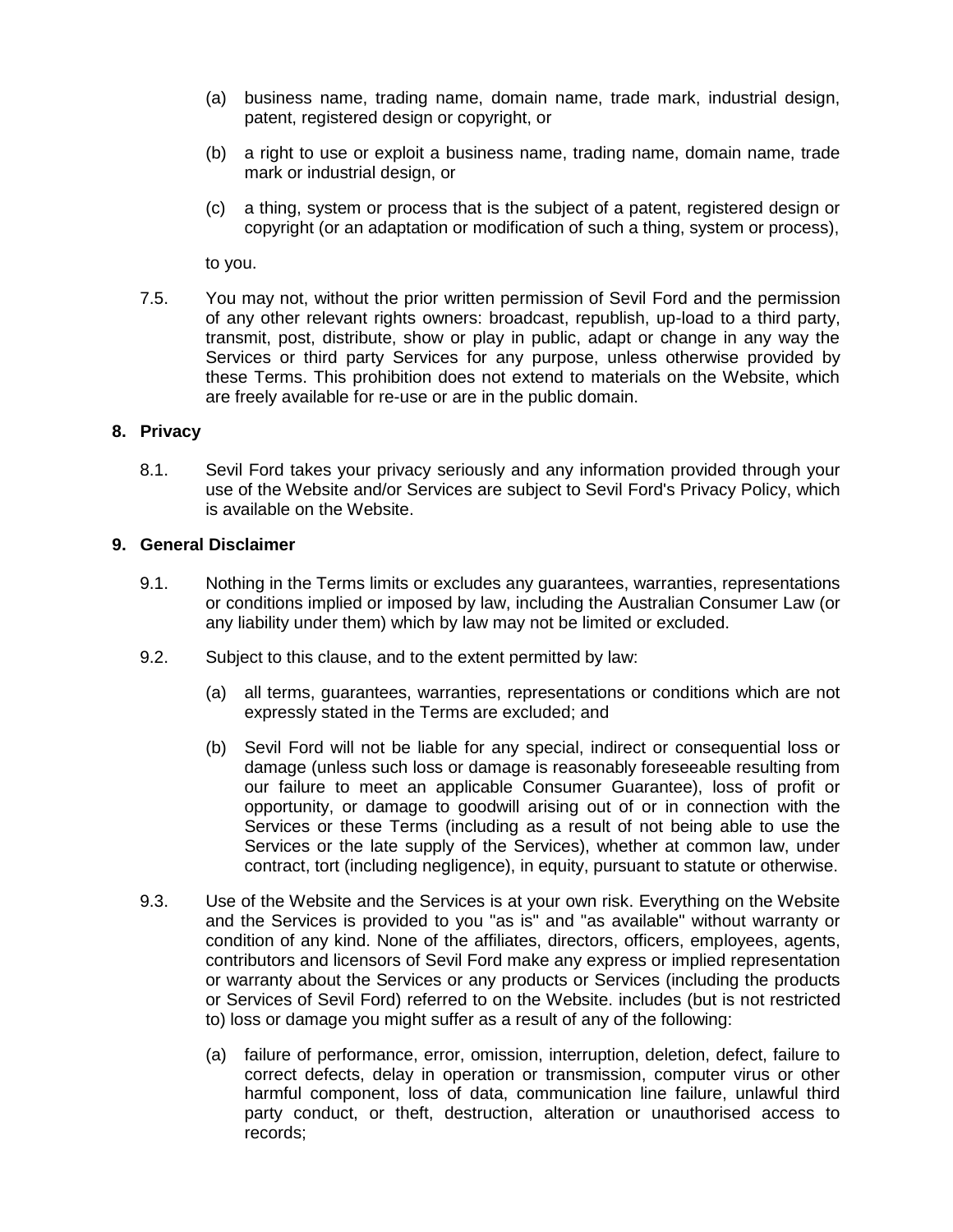- (b) the accuracy, suitability or currency of any information on the Website, the Services, or any of its Services related products (including third party material and advertisements on the Website);
- (c) costs incurred as a result of you using the Website, the Services or any of the products of Sevil Ford; and
- (d) the Services or operation in respect to links which are provided for your convenience.

# **10. Education Services**

- 10.1. By using our services, you agree that Sevil Ford is not to be held liable for any decisions you make based on any of our services or guidance and any consequences, as a result, are your own. Under no circumstances can you hold Sevil Ford liable for any actions you take nor can you hold us or any of our employees liable for any loss or costs incurred by you as a result of any guidance, advice, coaching, materials or techniques used or provided by Sevil Ford.
- 10.2. All our information on both the website and in consultations is intended to assist you and does not in any way, nor is it intended to substitute professional, financial or legal advice. Results are not guaranteed and Sevil Ford takes no responsibility for your actions, choices or decisions.

# **11. Limitation of liability**

- 11.1. Sevil Ford's total liability arising out of or in connection with the Services or these Terms, however arising, including under contract, tort (including negligence), in equity, under statute or otherwise, will not exceed the resupply of the Services to you.
- 11.2. You expressly understand and agree that Sevil Ford, its affiliates, employees, agents, contributors and licensors shall not be liable to you for any direct, indirect, incidental, special consequential or exemplary damages which may be incurred by you, however caused and under any theory of liability. This shall include, but is not limited to, any loss of profit (whether incurred directly or indirectly), any loss of goodwill or business reputation and any other intangible loss.

### **12. Termination of Contract**

- 12.1. The Terms will continue to apply until terminated by either you or by Sevil Ford as set out below.
- 12.2. If you want to terminate the Terms, you may do so by:
	- (a) providing Sevil Ford with 14 days' notice of your intention to terminate; and
	- (b) closing your accounts for all of the services which you use, where Sevil Ford has made this option available to you.

Your notice should be sent, in writing, to Sevil Ford via the 'Contact Us' link on our homepage.

12.3. Sevil Ford may at any time, terminate the Terms with you if: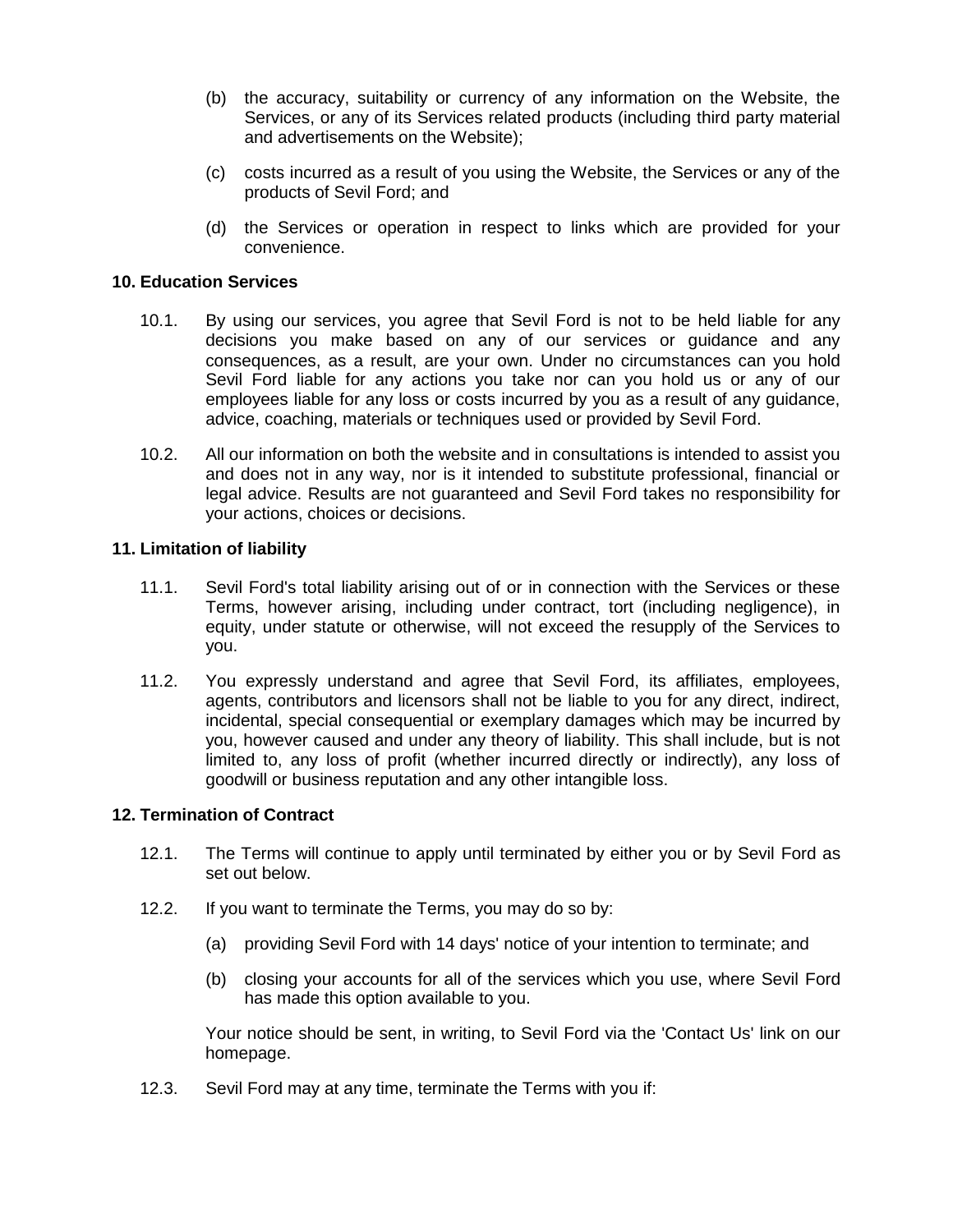- (a) you have breached any provision of the Terms or intend to breach any provision;
- (b) Sevil Ford is required to do so by law;
- (c) the provision of the Services to you by Sevil Ford is, in the opinion of Sevil Ford, no longer commercially viable.
- 12.4. Subject to local applicable laws, Sevil Ford reserves the right to discontinue or cancel your membership at any time and may suspend or deny, in its sole discretion, your access to all or any portion of the Website or the Services without notice if you breach any provision of the Terms or any applicable law or if your conduct impacts Sevil Ford's name or reputation or violates the rights of those of another party.

# **13. Indemnity**

- 13.1. You agree to indemnify Sevil Ford, its affiliates, employees, agents, contributors, third party content providers and licensors from and against:
	- (a) all actions, suits, claims, demands, liabilities, costs, expenses, loss and damage (including legal fees on a full indemnity basis) incurred, suffered or arising out of or in connection with Your Content;
	- (b) any direct or indirect consequences of you accessing, using or transacting on the Website or attempts to do so; and/or
	- (c) any breach of the Terms.

### **14. Dispute Resolution**

### **15.1. Compulsory:**

If a dispute arises out of or relates to the Terms, either party may not commence any Tribunal or Court proceedings in relation to the dispute, unless the following clauses have been complied with (except where urgent interlocutory relief is sought).

### **15.2. Notice:**

A party to the Terms claiming a dispute ('**Dispute**') has arisen under the Terms, must give written notice to the other party detailing the nature of the dispute, the desired outcome and the action required to settle the Dispute.

### **15.3. Resolution:**

On receipt of that notice ('**Notice**') by that other party, the parties to the Terms ('**Parties**') must:

- 1.1. Within 14 days of the Notice endeavour in good faith to resolve the Dispute expeditiously by negotiation or such other means upon which they may mutually agree;
- 1.2. If for any reason whatsoever, 14 days after the date of the Notice, the Dispute has not been resolved, the Parties must either agree upon selection of a mediator or request that an appropriate mediator be appointed by the President of the Australian Mediation Association or his or her nominee;